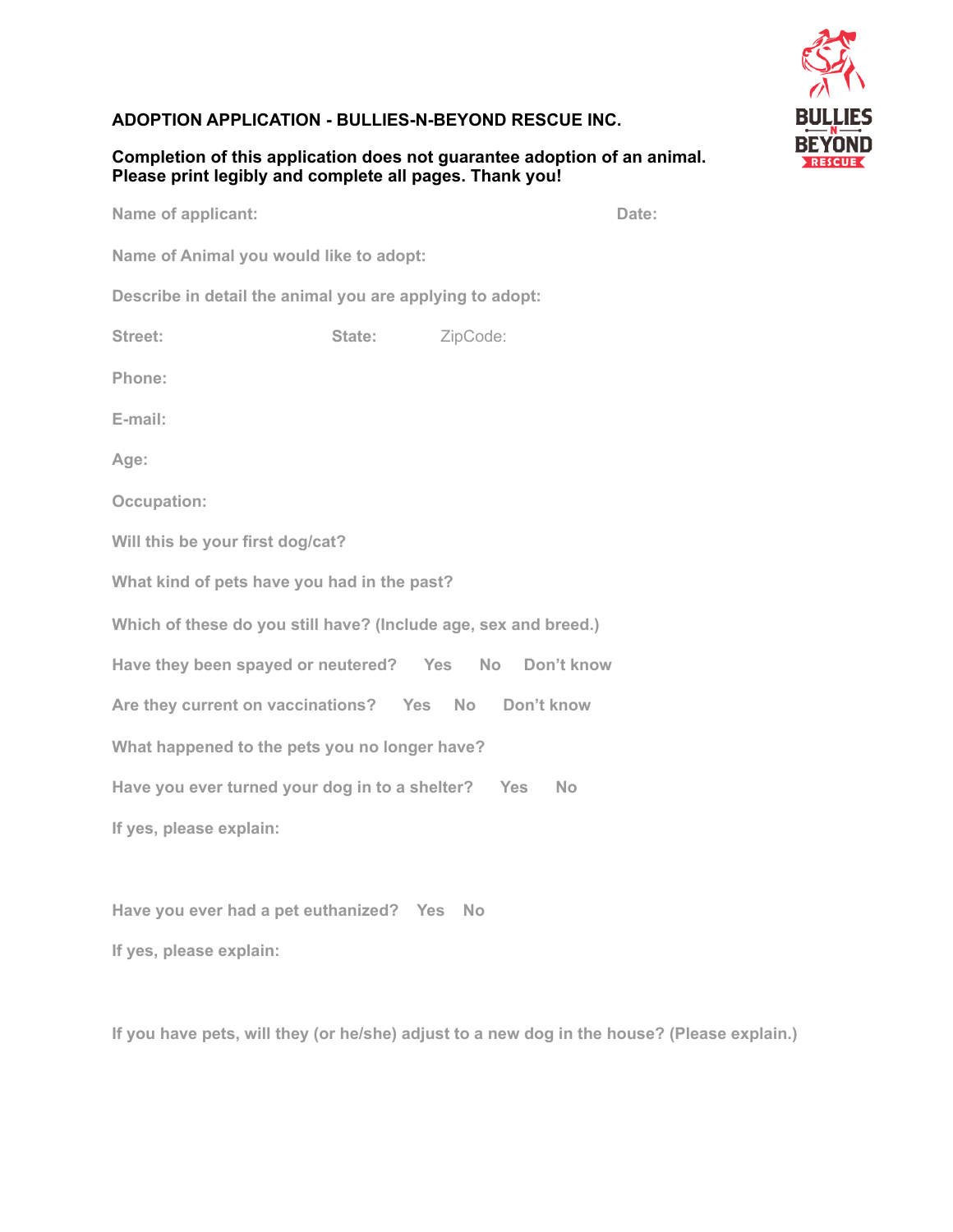**Was your last dog obedience-trained? Yes No Doesn't apply** 

**Why do you want this dog? Companion Companion for other pet House pet Watch dog Guard dog Hunting Personal protection Other** 

**How many adults are in your family?** 

**Occupation of those living in your household (spouse/boyfriend/girlfriend):** 

**How many children? Children's ages?** 

**Is everyone in your household ready to adopt a new family member?** 

**Does any member of your household have an allergy to dogs? Yes No** 

**Is someone home during the day? Yes No If yes, who?** 

**How many hours each day will the dog be without human companionship?** 

**Please explain:** 

**Where do you live? House Apartment Condo Mobile home**  Other If other, explain:

**Do you own or rent your home? Own Rent** 

**If you rent, may we contact the owner to obtain permission for this dog to live in your home? Yes No Owner's name and phone number:** 

**Does anyone smoke in the house?** 

**Do you have a completely fenced yard? Yes No Is there a gate? Yes No** 

What kind of fence? **Height of the fence: Height of the fence:** 

**If no fenced yard, please explain:** 

**Do you have a dog door? Yes No** 

**Are there times when the dog will be tied up? Yes No If yes, when?** 

**Are there stairs that lead to your home? Yes No If yes, how many?** 

**Will the dog spend any time in the garage? Yes No If yes, please explain:**